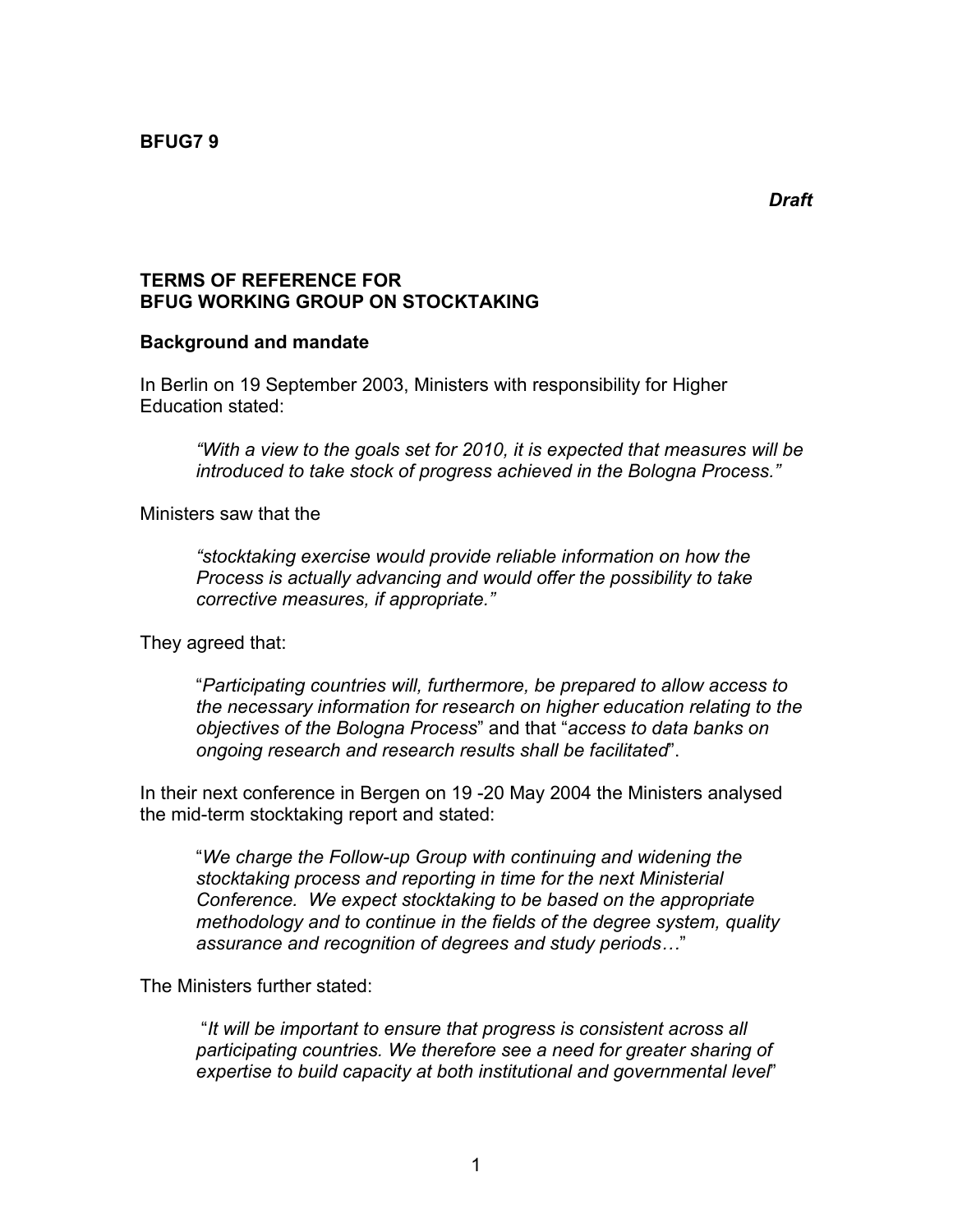In the further text of the Bergen communiqué Ministers gave the BFUG an explicit mandate on a number of issues that should be included in the stocktaking for 2007 and underlined important aspects in which they expect results and therefore it could be useful to consider for inclusion in stocktaking in order to fulfil the Ministers' request for widening the stocktaking process and to base it on appropriate methodology.

The following paragraphs set out under each heading (a) the issues which were explicitly included in the Bergen communiqué to be part of the next stocktaking exercise; and (b) related issues mentioned in the communiqué where we need to be able to demonstrate that progress has been made. A key issue for the stocktaking group in working out how to approach the stocktaking exercise will be to consider the extent to which the related issues can and should be reflected in the stocktaking exercise this time. The experience of the previous stocktaking exercise, where clearly measurable information was included in the scorecard and other issues were covered in the text, will be relevant here. Drawing on this model, it should be possible to strike a balance between the reliability of the information and data and the breadth of coverage. It should also help to ensure that we keep the stocktaking exercise manageable.

A separate issue for the working group to consider is to what extent the countries which have more recently joined the Bologna process and those which were identified in the 2005 stocktaking exercise as needing to make progress in specific areas are asked to report to demonstrate their progress.

### **Degree system**

(a) Explicit mandate for inclusion in stocktaking:

- implementation of the national frameworks for qualifications<sup>1</sup>: all countries are expected to have launched work by 2007 and to complete it by 2010; the awarding and recognition of joint degrees, including at the doctorate level;
- (b) An issue where measurement of results would be needed:
	- employability of graduates with bachelor qualifications: *"… to increase the employability of graduates with bachelor qualifications, including in appropriate posts within the public service."*

1'…having started work on elaborating national frameworks for qualifications compatible with the overarching framework for qualifications in the EHEA by 2007'

 $1$ <sup>1</sup>... having started work on elaborating national frameworks for qualifications compatible with the overarching framework for qualifications in the EHEA by 2007. '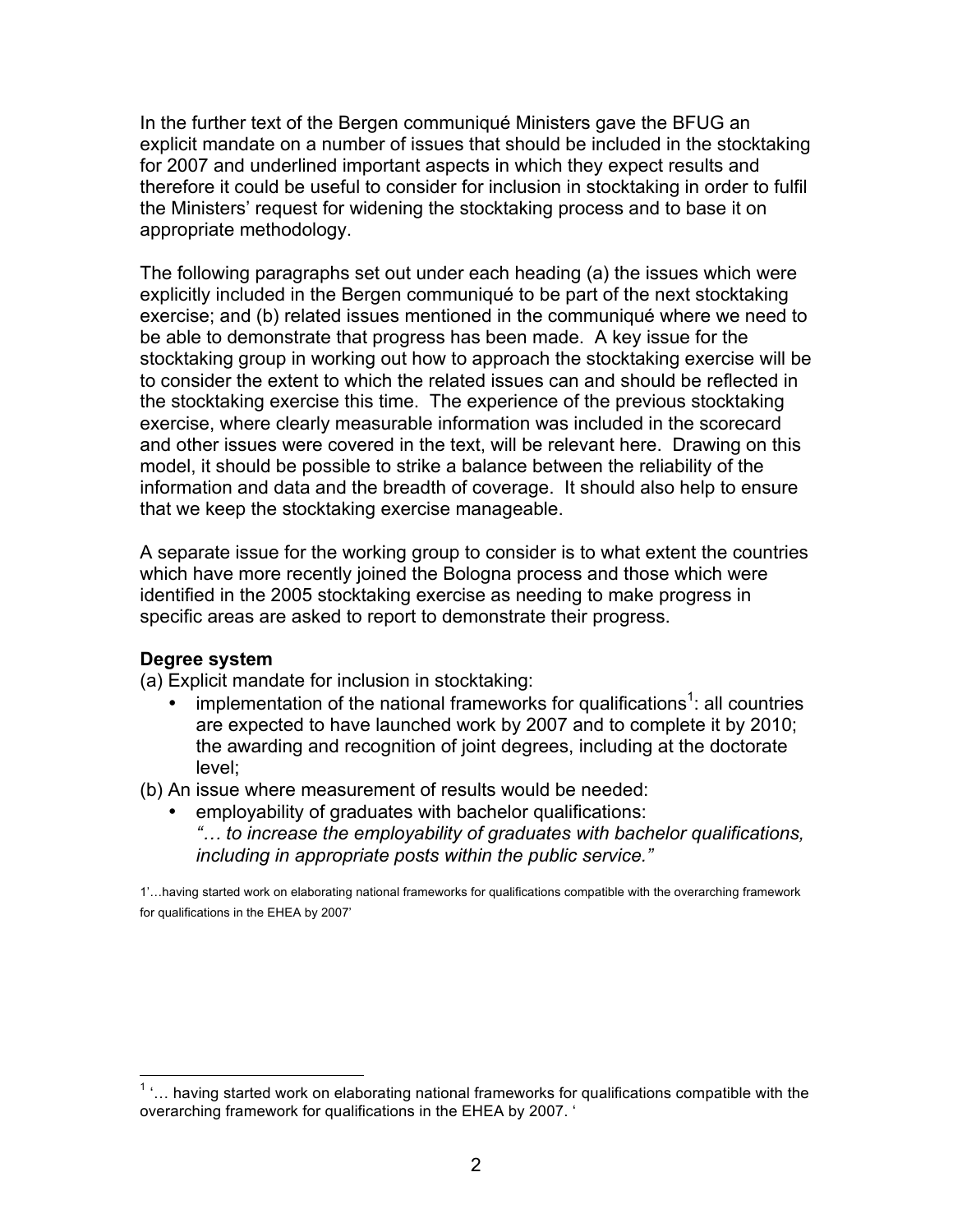### **Quality assurance**

(a) Explicit mandate for inclusion stocktaking:

"…*implementation of the standards and guidelines for quality assurance in the European Higher Education Area as proposed by the ENQA report*."

(b) An issue where measurement of results would be needed:

*"… introducing the proposed model for peer review of quality assurance agencies on a national basis, while respecting the commonly accepted guidelines and criteria."*

## **Recognition**

(a) Explicit mandate for stocktaking:

*"We expect stocktaking … to continue in the fields of the degree system, quality assurance and recognition of degrees and study periods."*

(b) In the further text of the Communiqué this fairly general mandate is supplemented by several issues that have to be addressed:

*"We commit ourselves to ensuring the full implementation of its [Lisbon Convention] principles, and to incorporating them in national legislation as appropriate."*

*"We will draw up national action plans to improve the quality of the process associated with the recognition of foreign qualifications. These plans will form part of each country's national report for the next Ministerial Conference."*

*"We express support for the subsidiary texts to the Lisbon Recognition Convention and call upon all national authorities and other stakeholders to recognise joint degrees awarded in two or more countries in the EHEA".*

# **Lifelong learning**

(a) Explicit mandate for stocktaking:

• *"…creating opportunities for flexible learning paths in higher education, including procedures for the recognition of prior learning."*

## **Social dimension**

*"We also charge the Follow-up Group with presenting comparable data on the mobility of staff and students as well as on the social and economic situation of students in participating countries as a basis for future stocktaking and reporting in time for the next Ministerial Conference. The future stocktaking will have to take into account the social dimension as defined above."*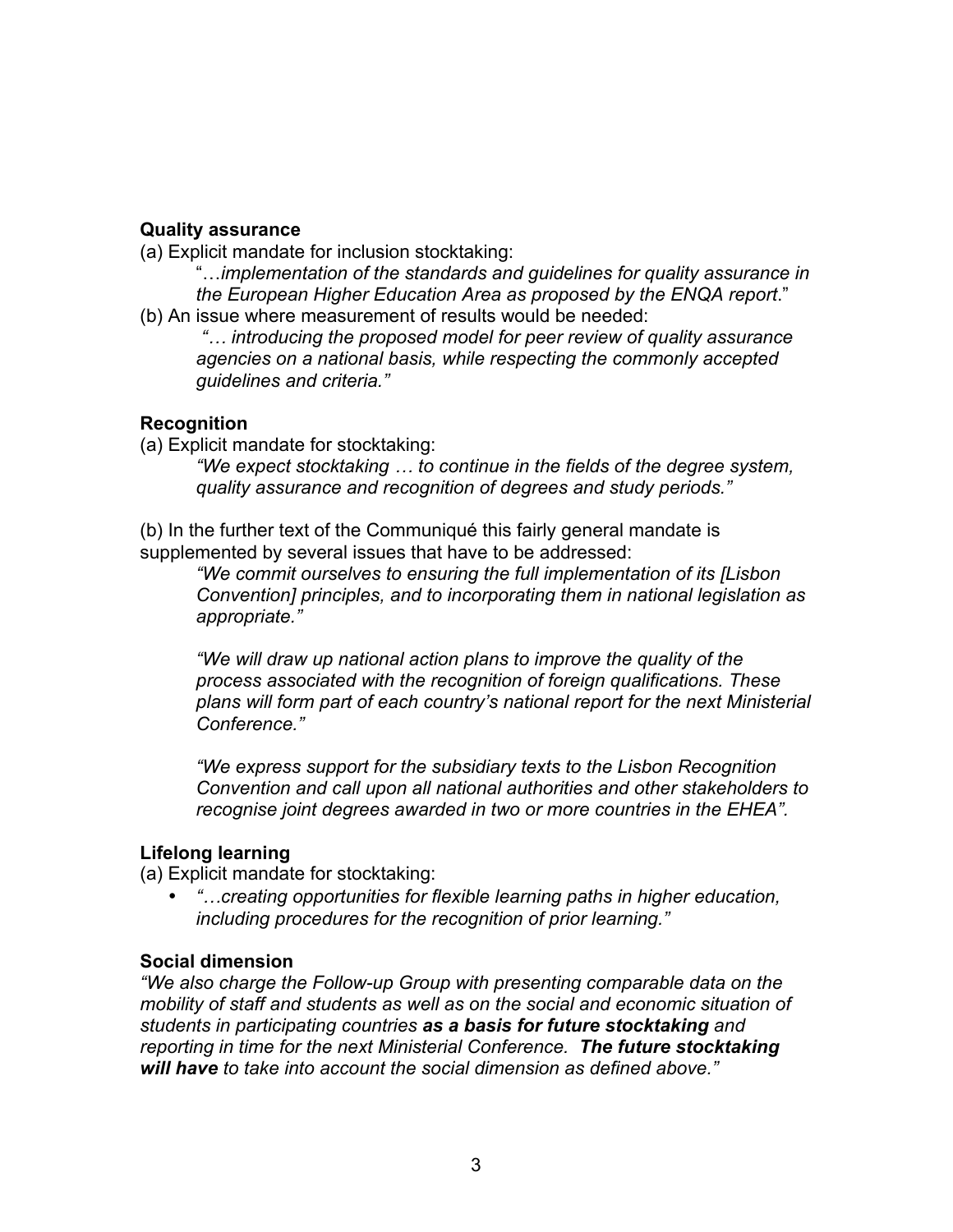The availability of data on mobility and the economic/social situation of students is a prerequisite for being able to carry out a sensible stocktaking on the social dimension. The stocktaking working group will need to keep in close touch with the data working group as their work progresses.

### **BFUG response**

In its meeting in Manchester, 12-13 Oct, 2005, BFUG decided:

*The BFUG takes overall responsibility for the conduct of the stocktaking exercise. The stocktaking exercise will be widened and appropriate methodology will be elaborated to meet the ministers' request for stocktaking as stated in the Bergen Communiqué.* 

*The BFUG appoints the following members to a working group to carry out the stocktaking and report back to the BFUG: (provisional)*

- *1 Latvia (chair)*
- *2 Belgium (Flemish Community)*
- *3 Estonia*
- *4 Slovenia*
- *5 Norway*
- *6 Turkey*
- *7 Greece*
- *8 Romania*
- *9 EU Commission*
- *10 Bologna secretariat representative*

*EUA shall participate in the work for stocktaking through delegating an expert The working group can decide to select more organizations to participate as experts in its meetings.* 

### **DRAFT TERMS OF REFERENCE**

In order to realise the objectives set by the Ministers, the Working Group shall:

1. Identify the key issues to be addressed through the stocktaking exercise as well as the methodology to be used in this exercise

2. Collaborate with partner and other organisations in order to maximise the use of data sources;

3. Define, where appropriate, the structure of a separate questionnaire to be used in the stocktaking should this be required;

4. Prepare a structure for the national contributions to the stocktaking to be submitted by member States;